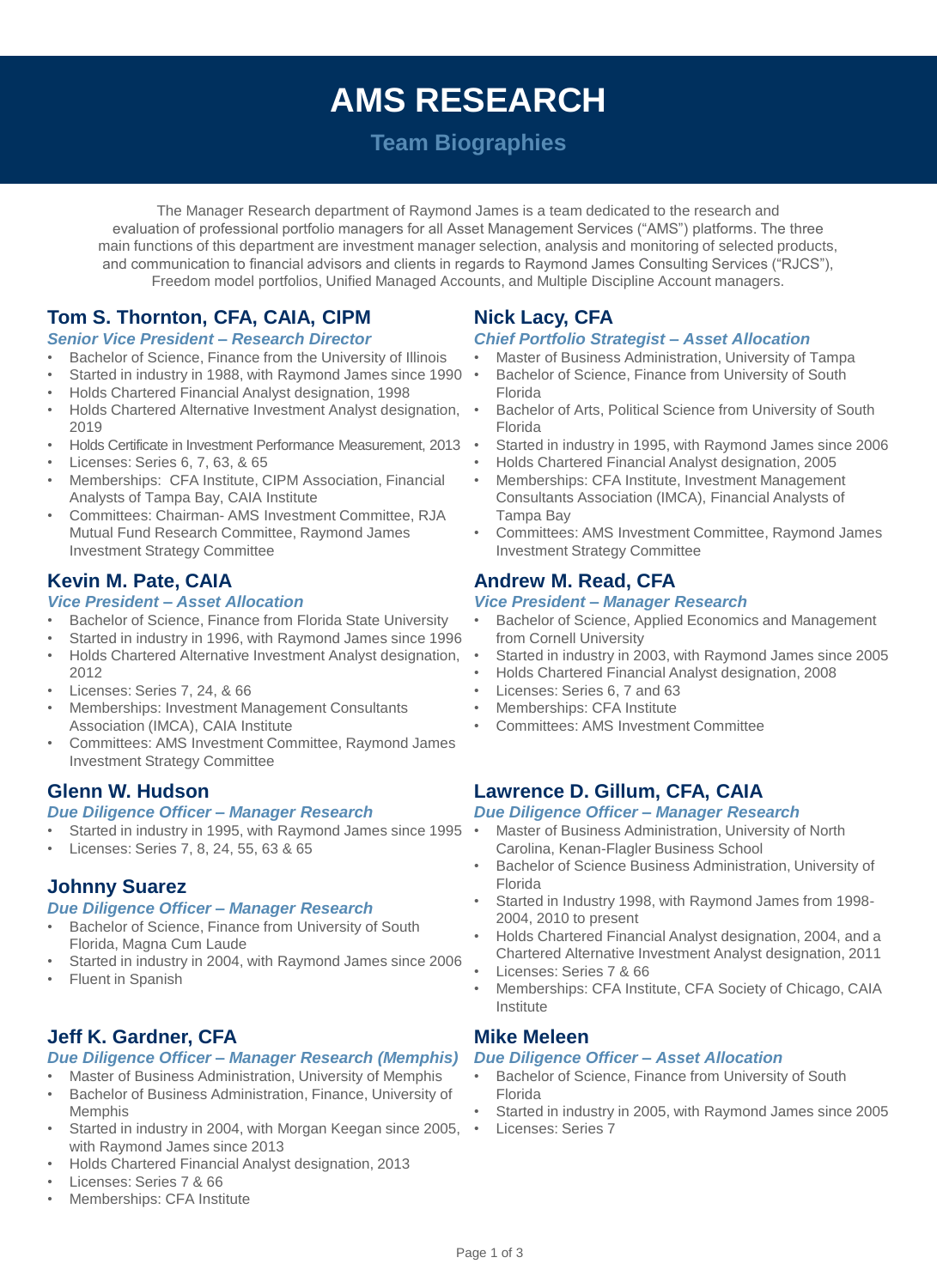## **AMS RESEARCH**

## **Team Biographies**

## **Patrick Rassi, CAIA**

#### *Senior Due Diligence Analyst – Manager Research (Memphis)*

- Master of Business Administration, University of Memphis
- Bachelor of Science, Electrical Engineering, University of Kentucky
- Started in industry in 1999 with Morgan Keegan, with Raymond James since 2013
- Holds Chartered Alternative Investment Analyst designation, 2012
- Licenses: Series 7
- Has successfully completed Level II of the CFA Program
- Memberships: CAIA Institute
- Fluent in French, Arabic and Italian

## **Mark Arkelian, CFA**

#### *Senior Research Analyst – Asset Allocation*

- Masters of Business Administration, University of Florida
- Bachelor of Science in Business Administration, Finance, Xavier University
- Started in industry in 2005, with Raymond James since 2014
- Holds Chartered Financial Analyst designation, 2013
- Retirement Income Certified Professional (RICP®), 2016
- Licenses: Series 7, 66
- Memberships: CFA Institute, CFA Society of Tampa Bay

## **Sandrina Riddell, CFA**

#### *Due Diligence Analyst – Asset Allocation*

- Bachelor of Arts, Economics with minor in Marketing from Spiru Haret University
- Started in the industry in 2006, with Raymond James since 2015
- Holds Chartered Financial Analyst designation, 2014
- Memberships: CFA Institute
- Fluent in Romanian

## **Daniel Schutz**

#### *Due Diligence Analyst – Asset Allocation*

- Master of Science, International Securities, Investments and Banking, ICMA Centre
- Bachelor of Arts, Philosophy, University of Florida
- Started in industry in 2013, with Raymond James since 2015
- Licenses: Series 7 and 3
- Has successfully completed Level II of the CFA Program

## **Eric McNew, CFA**

#### *Due Diligence Analyst – Asset Allocation*

- Bachelor of Science, Finance from University of South Florida
- Started in industry in 2014, with Raymond James since 2015
- Holds Chartered Financial Analyst designation, 2018
- Licenses: Series 7

## **Drew T. Gillis, CAIA**

#### *Senior Due Diligence Analyst – Manager Research*

- Master of Business Administration, University of Miami
- Bachelor of Science, Finance with minor in Economics, University of Florida
- Started in industry in 2000, with Raymond James since 2002
- Holds Chartered Alternative Investment Analyst designation, 2013
- Licenses: Series 7 and 66
- Has successfully completed Level I of the CFA Program
- Memberships: CAIA Institute

## **Jeremy D. Brothers, CFA, FRM**

#### *Senior Due Diligence Analyst – Asset Allocation*

- Bachelor of Science, Natural Resources from University of Idaho
- Started in industry in 2007, with Raymond James since 2011
- Licenses: Series 7, 66, 24 & 53
- Holds Chartered Financial Analyst designation, 2016

## **Andrew Flinner**

#### *Due Diligence Analyst – Manager Research*

- Master of Business Administration from University of Tampa
- Master of Science, Finance from University of Tampa
- Bachelor of Science, Finance from University of Central Florida
- Started in industry in 2012, with Raymond James since 2012
- Has successfully completed Level I of the CFA Program
- Licenses: Series 7

## **Tyler D. Martinasek, CFA**

#### *Due Diligence Analyst – Manager Research*

- Master of Business Administration, University of Tampa
- Master of Science, Finance, University of Tampa
- Bachelor of Science, Finance, University of South Florida
- Started in industry in 2014, with Raymond James since 2014
- Holds Chartered Financial Analyst designation, 2018
- Licenses: Series 7

## **Carlos R. Panatex, CFA**

#### *Due Diligence Analyst – Manager Research*

- Master of Business Administration, University of Florida
- Bachelor of Science, Business Administration, University of Central Florida
- Started in industry in 2014, with Raymond James since 2014
- Holds Chartered Financial Analyst designation, 2018